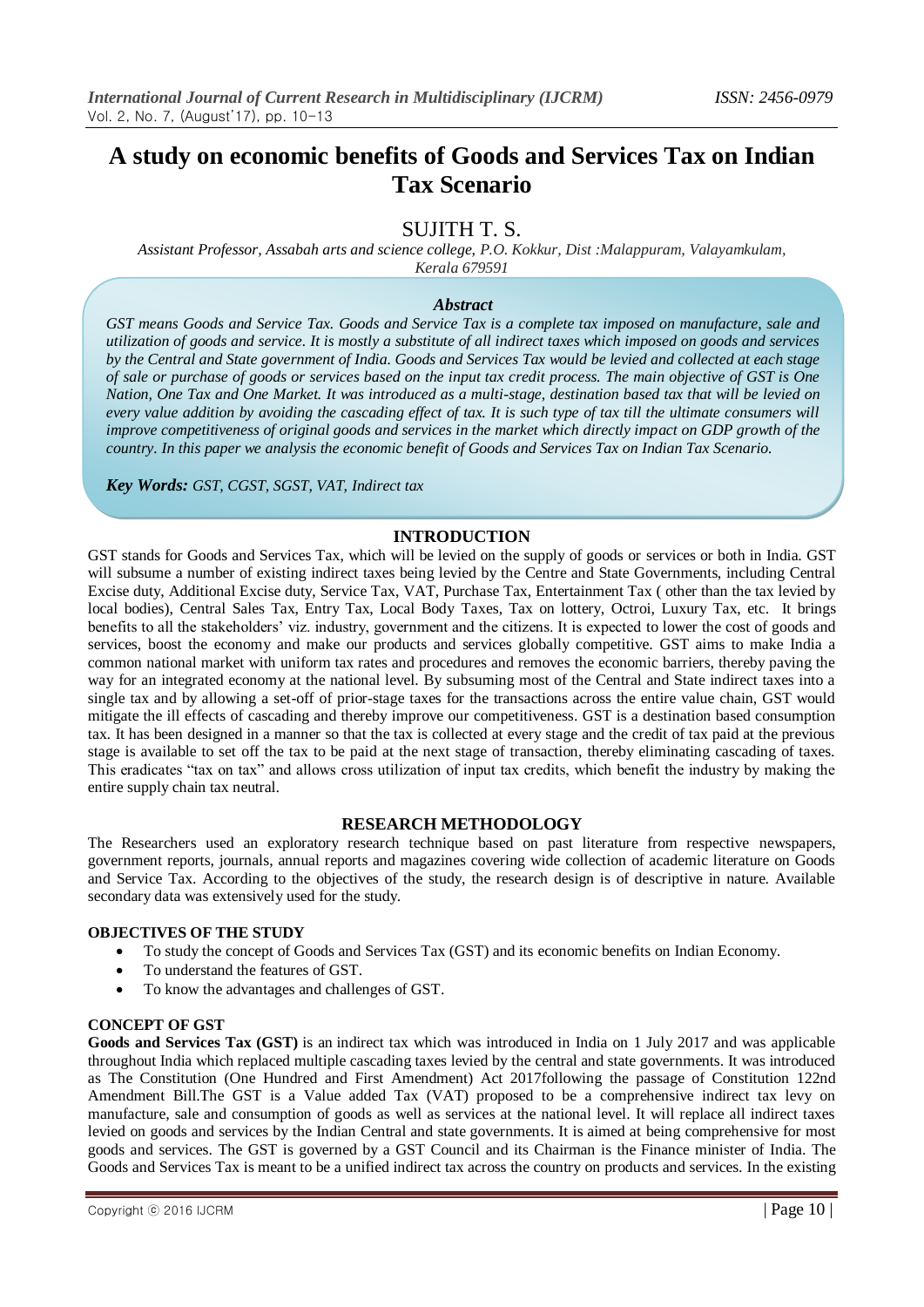system, tax is levied at each stage separately, by the Centre and the State, at varying rates, on the full value of the goods. But under the Goods and Services Tax system that is set to be introduced, tax will be levied only on the value ADDED at each stage. It is a single tax (collected at multiple points) with a full set-off for taxes paid earlier in the value chain. Thus, the final consumer will bear only the GST charged by the last dealer in the supply chain with set-off benefits at all the previous stages. The GST was established to subsume various indirect taxes levied at different levels, reducing the red-tape, plugging leakages and paving the way for a transparent indirect tax regime.For transaction within a State, there will be two components of GST Central GST (CGST) and State GST (SGST) being levied on the value of goods and services. Both the Centre and States will simultaneously levy GST across the value chain. In case of interstate transactions, the Centre would levy and collect the Integrated Goods and Services Tax (IGST). The IGST would roughly be equal to CGST plus SGST.

# **FEATURES OF GOODS AND SERVICE TAX IN INDIA**

- The Goods and Services Tax will include Central Indirect taxes such as Excise Duty, Service Tax, Special Additional Duty of Customs, Countervailing Duty, Central Surcharges and Cesses as long as they are related to the supply and consumption of goods and services.
- It will also include State Value Added Tax or Sales Tax, Entertainment Tax, (excluding the tax charged by the local bodies), Entry and Octroi tax, Central Sales Tax (taxed by the Centre and collected by the State Government), Purchase Tax, Luxury tax, Taxes on betting, lottery and State cesses and surcharges involved in the supply and consumption of services and goods.
- Inclusion of the concept of "declared goods of special importance" as per the Indian Constitution.
- Will levy integrated Goods and Services Tax on inter-State transactions of goods and services.
- Will levy additional tax of 1% on supply of goods in inter-State trade which will be collected by the Government of India for a period of two years and will be allocated to the states from where the supply comes.
- Petroleum and petroleum products and alcohol have been kept out of the reach of GST.
- The act will have two constituents Central GST charged by the Centre and State GST charged by the states. But, in case of inter-state trade or commerce, only the Centre will levy tax and collect Goods and Service Tax, and the tax collected would be divided between the Centre and the State as per the provision made in the parliament.
- A Goods and Services Tax Council will be created to address the issues relating to goods and services tax and give recommendations to the Union and the States on areas such as rates, exemption list and threshold limits. The GST Council will constitute of the Union Finance Minister as chairman followed by the Minister –in-charge of Finance or Taxation or any other Minister nominated by each State Government. The GST Council will function under the Chairmanship of the Union Finance Minister and it will be a joint forum of the Centre and the States.

# **BENEFITS OF IMPLEMENTING THE GST**

# *FOR BUSINESS AND INDUSTRY*

**Easy compliance:** A robust and comprehensive IT system would be the foundation of the GST regime in India. Therefore, all tax payer services such as registrations, returns, and payments etc. would be available to the taxpayer"s online, which would making compliance easy and transparent.

**Uniformity of tax rates and structures:** GST will ensure that indirect tax rates and structures are common across the country, thereby increasing certainty and ease of doing business. In other words, GST would make doing business in the country tax-neutral, irrespective of the choice of place of doing business.

**Removal of cascading:** A system of seamless tax-credits throughout the value-chain, and across boundaries of States, would ensure that there is minimal cascading of taxes. This would reduce hidden costs of doing business.

**Improved competitiveness:** Reduction in transaction costs of doing business would eventually lead to improved competitiveness for the trade and industry.

Gain to manufacturers and exporters: The subsuming of major Central and State taxes in GST, complete and comprehensive set-off of input goods and services, and phasing out of Central Sales Tax (CST) would reduce the cost of locally manufactured goods and services. This will increase the competitiveness of Indian goods and services in the international market and give boost to Indian exports. The uniformity in tax rates and procedures across the country will also go a long way in reducing the compliance cost

# *FOR CENTRAL AND STATE GOVERNMENTS*

**Simple and easy to administer:** Multiple indirect taxes at the Central and State levels are being replaced by GST. Backed with a robust end-to-end IT system, GST would be simpler and easier to administer than all other indirect taxes of the Centre and State levied so far.

**Better controls on leakage:** GST will result in better tax compliance due to a robust IT infrastructure. Due to the seamless transfer of input tax credit from one stage to another in the chain of value addition, there is an in-built mechanism in the design of GST that would incentivize tax compliance by traders.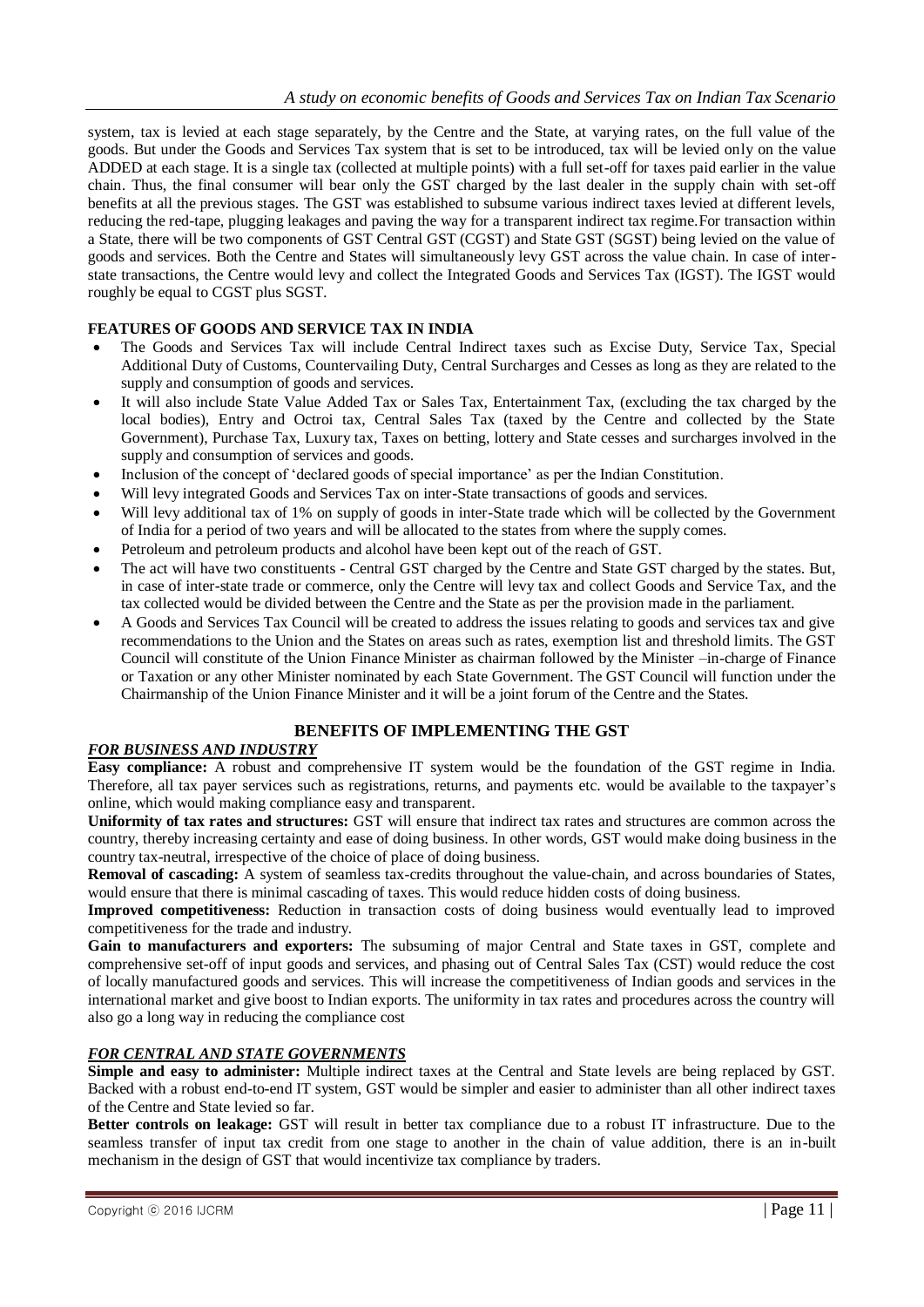**Higher revenue efficiency:** GST is expected to decrease the cost of collection of tax revenues of the Government, and will therefore, lead to higher revenue efficiency.

#### *FOR THE CONSUMER*

**Single and transparent tax proportionate to the value of goods and services:** Due to multiple indirect taxes being levied by the Centre and State, with incomplete or no input tax credits available at progressive stages of value addition, the cost of most goods and services in the country today are laden with many hidden taxes. Under GST, there would be only one tax from the manufacturer to the consumer, leading to transparency of taxes paid to the final consumer. **Relief in overall tax burden:** Because of efficiency gains and prevention of leakages, the overall tax burden on most commodities will come down, which will benefit consumers.

#### **Advantages of GST**

- This is a federal law, which means that the states will no longer have the right to make new laws on taxation towards goods and services.
- It simplifies the tax system and makes it easier to understand as well as cheaper to implement at various levels.
- Tax evasion at various stages will be eliminated as tax offsets can be collected only if taxes have been paid originally. You will also be able to buy raw materials or constituent materials for production only from those who have paid taxes, in order to claim benefits.
- It will be cheaper to buy input goods and services for production from other states.
- The current supply and distribution chain may undergo a change with a change in taxation system that does away with excise and customs duties.
- The consumer will get the end-product at cheaper rates because of elimination of multiple taxes and the tax cascade.
- As of now, petroleum and petroleum products have been kept out of the GST regime until further notice.
- Sale of newspapers and advertisements are also likely to fall under the GST regime, allowing the government to increase its revenue considerably.
- While there will be central GST and state GST, the tax applicable on goods and services being exported and imported between states in India would fall under an Integrated GST (GST) system in order to avoid conflict of dominion.

#### **Disadvantages of GST**

- GST is not good news for all sectors, though. In the current system, many products are exempted from taxation. The GST proposes to have minimal exemption list. Currently, higher taxes are levied on fewer items, but with GST, lower taxes will be levied on almost all items.
- GST is not applicable on liquor for human consumption. So alcohol rates will not get any advantage of GST.
- Stamp duty will not fall under the GST regime and will continue to be imposed by states.

#### **Challenges of GST in India**

- Goods and service tax at rates 0% to 28%. The rate of GST in india between double to four times that levied in other countries such as Singapore.
- The GST affects the budget of middle and poor families.
- More the consumption more would be the tax levied. But no relief to the one who is constrained to consume only very little due to low income. Equity is a concern.
- Ensure that the benefits of reduced cost of business resulting from GST are being transferred to end consumers.
- Bringing unorganized sector to the GST regime to get full advantage of the GST implementation. Consumer pay tax but the government does not get the revenue.

#### **CONCLUSION**

Tax policies play an important role on the economy through their impact on both efficiency and equity. A good tax system should keep in view issues of income distribution and, at the same time, also endeavour to generate tax revenues to support government expenditure on public services and infrastructure development. GST is the most logical steps towards the comprehensive indirect tax reform in our country since independence. GST is expected to raise overall Indian welfare and is projected to be an inclusive policy in that it would be welfare improving for all Indian states.GST is leviable on all supply of goods and provision of services as well combination thereof. All sectors of economy whether the industry, business including Govt. departments and service sector shall have to bear impact of GST. One of the biggest taxation reforms in India -- the Goods and Service Tax (GST) -- is all set to integrate State economies and boost overall growth. GST will create a single, unified Indian market to make the economy stronger.